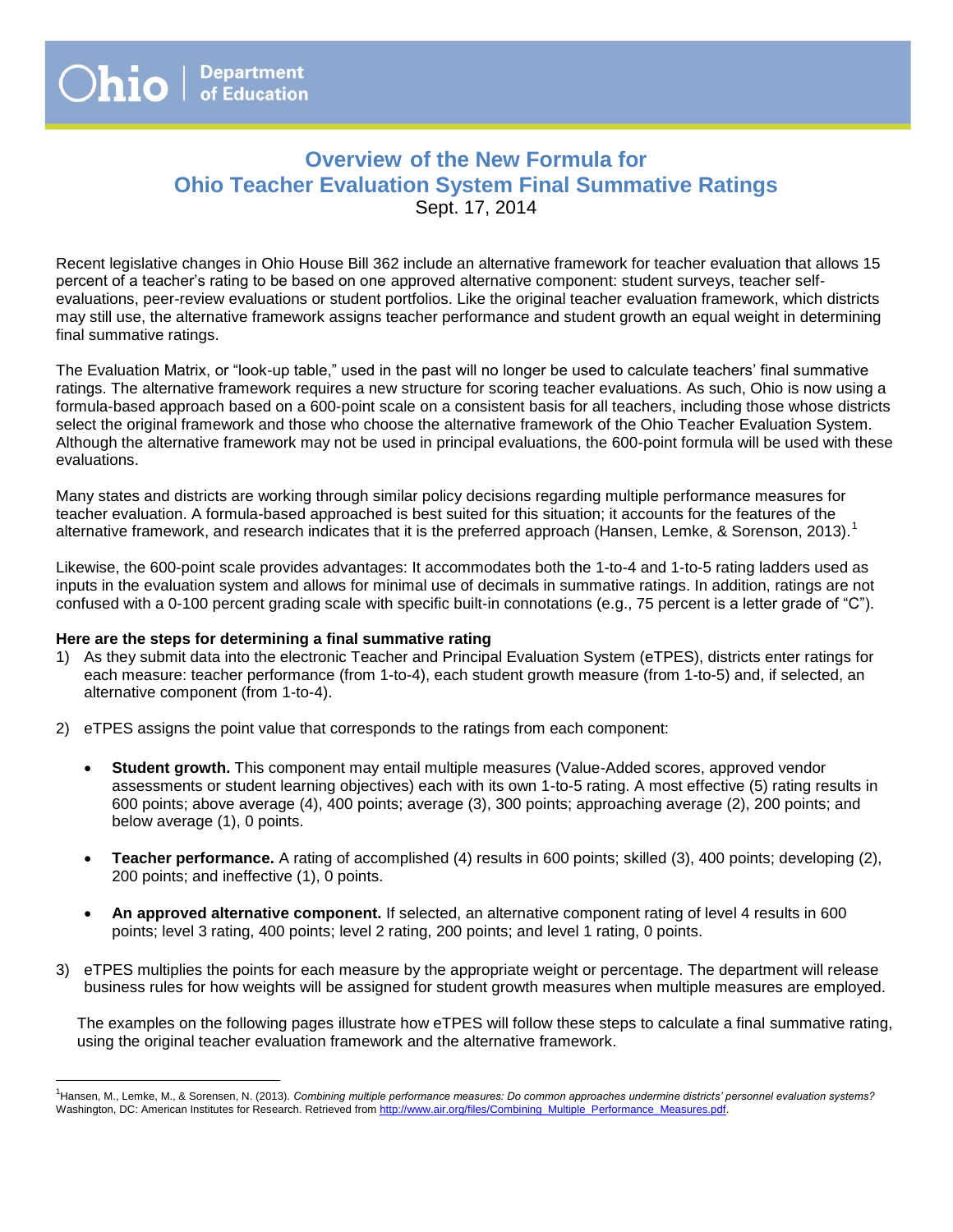#### **Original Teacher Evaluation Framework (50 + 50)**

## *Ratings and Points*



#### *Example #1. Grade 4 A2 Teacher*

Mr. Wilson teaches Grade 4 and is an "A2" teacher (who teaches Value-Added courses, but not exclusively). He is using Value-Added and vendor assessments for his student growth measures. He has four different measures that need entered into eTPES (three for student growth and one for performance):

| <b>Measure</b>                              |                                             | Rating                      | <b>Points</b> | Percentage or<br>Weight | <b>Calculation of</b><br><b>Applied Points</b> |
|---------------------------------------------|---------------------------------------------|-----------------------------|---------------|-------------------------|------------------------------------------------|
| Student<br>Growth<br><b>Measures</b><br>50% | Value-<br>Added                             | <b>Below</b><br>Average (1) | 0             | 25%                     | 0                                              |
|                                             | Vendor<br>Assessment<br>(Science)           | Above<br>Average (4)        | 400           | 12.5%                   | 50                                             |
|                                             | Vendor<br>Assessment<br>(Social<br>Studies) | Average (3)                 | 300           | 12.5%                   | 37.5                                           |
|                                             |                                             |                             |               |                         |                                                |
| Performance<br>50%                          |                                             | Developing (2)              | 200           | 50%                     | 100                                            |
|                                             |                                             |                             |               |                         |                                                |
| <b>Final Summative Rating</b>               |                                             |                             |               |                         | 188<br>corresponding to<br><b>Developing</b>   |

Using the new formula, eTPES will calculate the final summative rating by multiplying the points for each measure by the measure's weight, and then summing the applied points:

 $(0 * 25%) + (400 * 12.5%) + (300 * 12.5%) + (200 * 50%) = **187.5**$